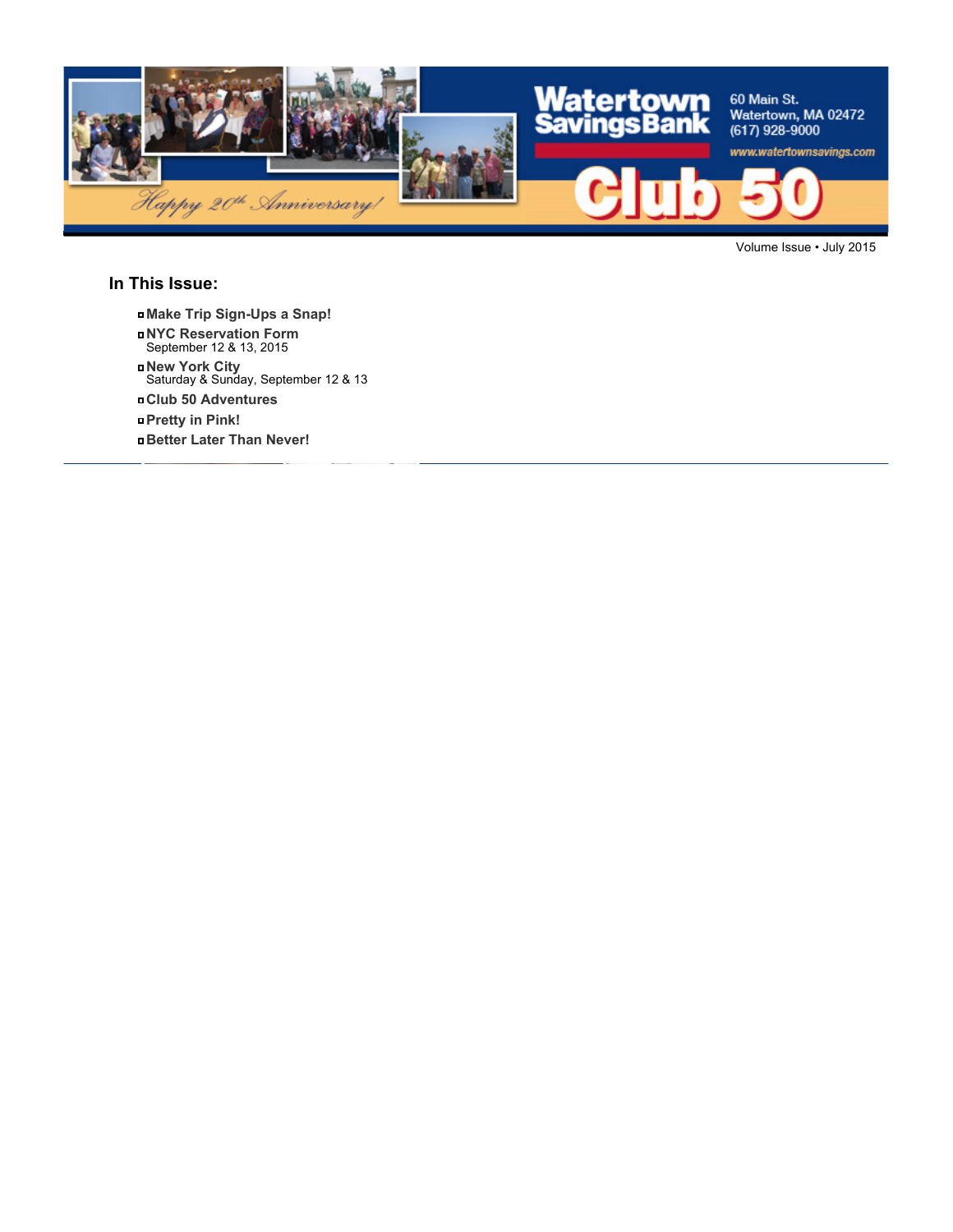

**The Latest** 

# **Make Trip Sign-Ups a Snap!**

Since we have been doubly blessed with so many new members and so many of our trips are selling out in record time (the Gloucester Lobsterbake in under two hours!), our Club 50 Advisory Board had a great suggestion during our recent meeting: It's a good time to explain how trip sign-ups work!

There are two ways to do it:

**First-Day Sign-Up:** This is your best bet. Each mailed flyer and eNewsletter includes the date of the first day of sign-up for a trip. The first day of sign-up is held in the Club 50 Department at the WSB Main Office, 60 Main Street, Watertown (unless otherwise noted), on a first-come, first-serve basis as soon as the bank opens at 8:30 a.m.

**Prior to first-day sign-up:** Any forms and payments mailed to Club 50 will be considered as of noon on the first day of sign-up and in the order in which they were received. Any forms/payments brought to the Club 50 office in person prior to the first day of sign-up will have the same consideration as mailed forms/payments. Club 50 is unable to take trip sign- ups over the phone. Additionally, as our flyers state, motorcoach seating will be assigned according to the date and time we receive your reservation (excluding accommodations for special needs).

This is for our day and overnight trips. For our longer trips, we usually mail and email an announcement about a special presentation and sign up. After the presentation is made (as was the case just this past Tuesday night for our Hawaiian Adventure), we will accept your reservation form and deposit on a first-come, first-serve basis.

If you have any questions about trip sign-ups, please let us know! We expect our next trip sign-up to be popular too: New York City! Last year's surveys from our New York City overnight in the Times Square area (seeing *Motown: The Musical* Saturday and free time Sunday) included requests to do the 9/11 Museum, Ellis Island, and the Statue of Liberty next time – so check out "Club 50 Opportunities" below for details on fulfilling your wishes!

And please see other areas of the eNewsletter for more about New York City ... as well as Hawaii!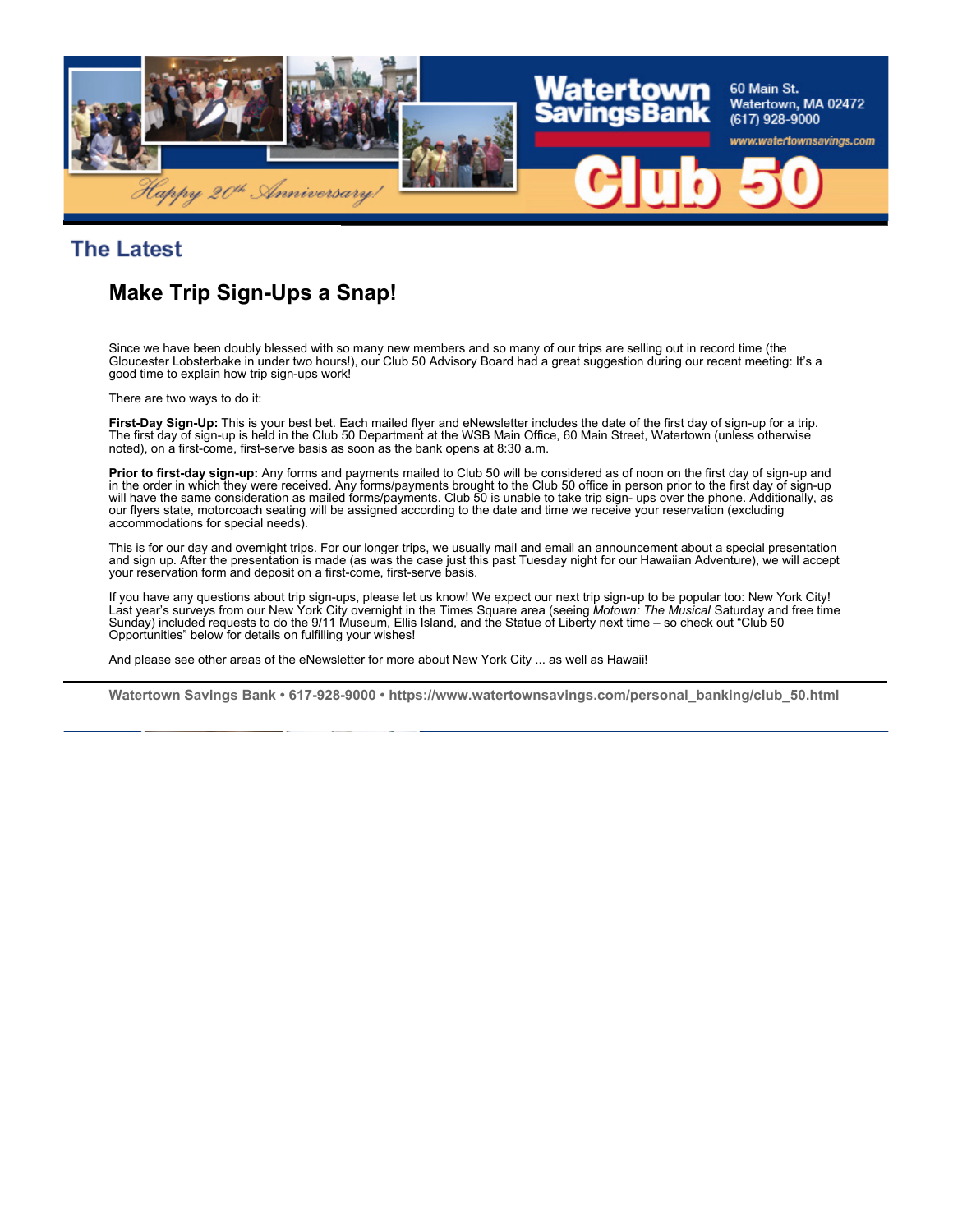

# **NYC Reservation Form**

**September 12 & 13, 2015**

| <b>RESERVATION FORM: New York City Overnight</b>                                                                                                                                                                               |                                                                                                                                                                                                                                                                                                                                                                                                                                                                                        |  |                                                                                         | 1ST DAY OF SIGN UP: THURSDAY, JULY 16                                                                                                                                                                                          |  |
|--------------------------------------------------------------------------------------------------------------------------------------------------------------------------------------------------------------------------------|----------------------------------------------------------------------------------------------------------------------------------------------------------------------------------------------------------------------------------------------------------------------------------------------------------------------------------------------------------------------------------------------------------------------------------------------------------------------------------------|--|-----------------------------------------------------------------------------------------|--------------------------------------------------------------------------------------------------------------------------------------------------------------------------------------------------------------------------------|--|
|                                                                                                                                                                                                                                | Enclosed please find $\frac{1}{2}$ per person as payment in full for person(s).                                                                                                                                                                                                                                                                                                                                                                                                        |  |                                                                                         |                                                                                                                                                                                                                                |  |
|                                                                                                                                                                                                                                | Price per person: \$349 double / \$428 single; Non-Member: add \$50<br>Full payment is due at time of reservation. Please make checks payable to: WATERTOWN SAVINGS BANK                                                                                                                                                                                                                                                                                                               |  |                                                                                         |                                                                                                                                                                                                                                |  |
|                                                                                                                                                                                                                                |                                                                                                                                                                                                                                                                                                                                                                                                                                                                                        |  |                                                                                         | Phone: E-mail: E-mail: E-mail: E-mail: E-mail: E-mail: E-mail: E-mail: E-mail: E-mail: E-mail: E-mail: E-mail: E-mail: E-mail: E-mail: E-mail: E-mail: E-mail: E-mail: E-mail: E-mail: E-mail: E-mail: E-mail: E-mail: E-mail: |  |
|                                                                                                                                                                                                                                |                                                                                                                                                                                                                                                                                                                                                                                                                                                                                        |  |                                                                                         | City: City: City:                                                                                                                                                                                                              |  |
| Traveling Companions: etc. All and the second second Special Requests: etc. All and the second second second second second second second second second second second second second second second second second second second s |                                                                                                                                                                                                                                                                                                                                                                                                                                                                                        |  |                                                                                         |                                                                                                                                                                                                                                |  |
|                                                                                                                                                                                                                                |                                                                                                                                                                                                                                                                                                                                                                                                                                                                                        |  |                                                                                         |                                                                                                                                                                                                                                |  |
| their participation in this event.                                                                                                                                                                                             | I hereby give permission to Watertown Savings Bank to duplicate and use for advertising purposes, any photographs taken of me on this trip. Watertown<br>Savings Bank Club 50 is organizing this event for its selected customers. The Bank uses experienced tour guides and common carriers. By signing this form you<br>agree to hold Watertown Savings Bank, Club 50, its employees, successors, agents and assigns harmless for all injuries, damages or other losses arising from |  |                                                                                         |                                                                                                                                                                                                                                |  |
|                                                                                                                                                                                                                                | Signature: Date: Date: Signature: Date: Signature: Date: Date: Date: Date: Date: Date: Date: Date: Date: Date: Date: Date: Date: Date: Date: Date: Date: Date: Date: Date: Date: Date: Date: Date: Date: Date: Date: Date: Dat                                                                                                                                                                                                                                                         |  |                                                                                         |                                                                                                                                                                                                                                |  |
| <b>Return to:</b>                                                                                                                                                                                                              | <b>WATERTOWN SAVINGS BANK</b><br>ATT: CONNIE BRACELAND                                                                                                                                                                                                                                                                                                                                                                                                                                 |  | <b>NEW YORK CITY OVERNIGHT</b><br>TRIP DATE: Saturday & Sunday, September 12 & 13, 2015 |                                                                                                                                                                                                                                |  |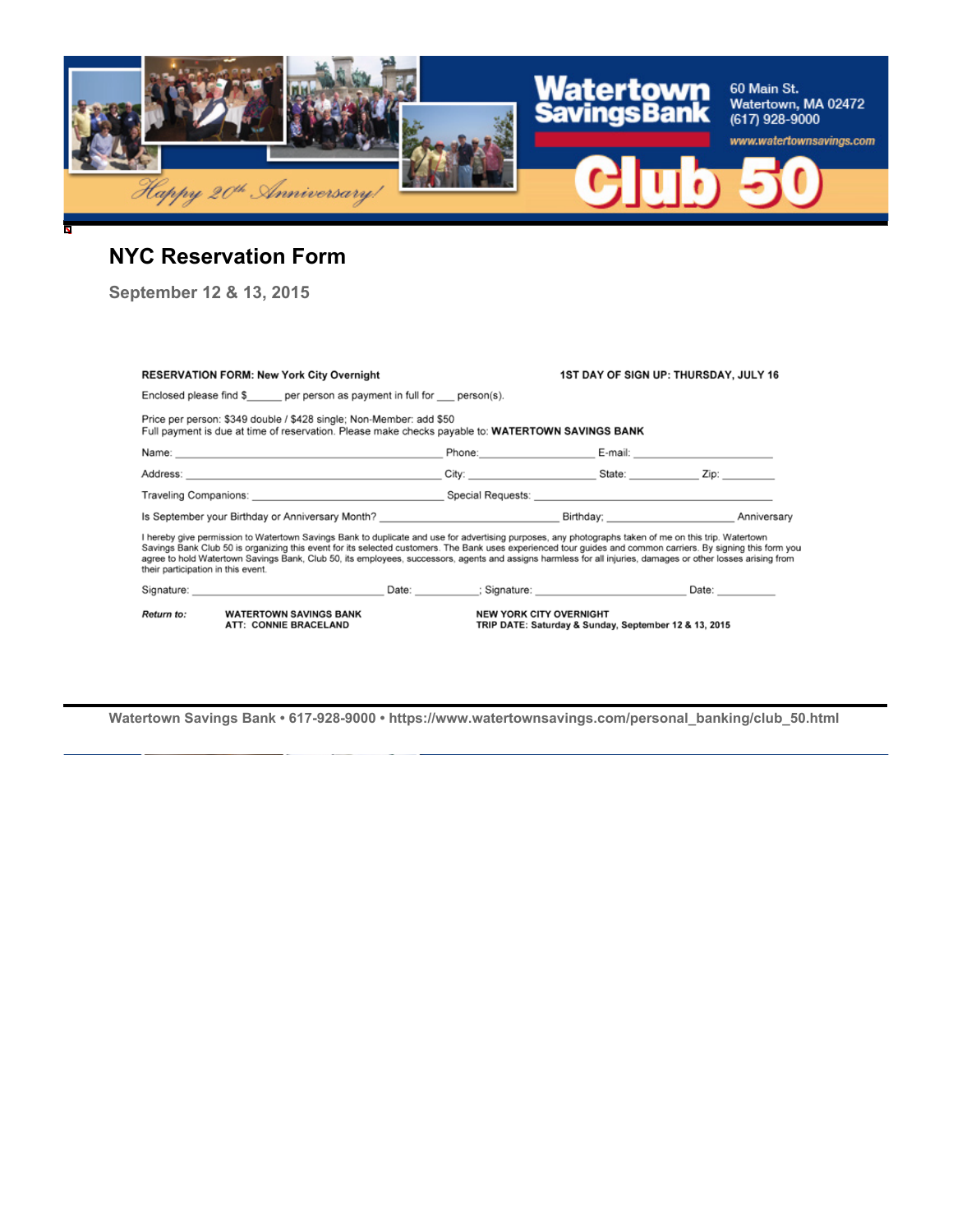

### **Club 50 Opportunities**

### **New York City**

**Saturday & Sunday, September 12 & 13**

First-day sign-up: Thursday, July 16 **Price per person: \$349 double / \$428 single; Non-Member: add \$50 Walkability: strenuous activity:** ability to move quickly over uneven terrain for longer periods of time.

The Big Apple awaits Club 50's return! Last year we took in a Broadway show; this year we're doing lots of sightseeing!

On Saturday, pay a visit to **The National 9/11 Memorial & Museum.** Marvel at the stunning skyline views while you enjoy an informative interpretation highlighting the history of the World Trade Center and the construction of the Freedom Tower and the 9/11 Memorial Museum. View the names inscribed around the Memorial pools set inside the original footprints of the Twin Towers, and see the WTC including 1 World Trade Center, which is the tallest building in the U.S. at 1,776 feet! The Museum displays artifacts associated with the events of 9/11, while presenting stories of loss and recovery.

Our Museum visit includes admission and a guided tour. Then we will have dinner at **Carmine's of New York** – authentic Italian cuisine, served family style – before we head to our deluxe accommodations at Hilton Hasbrouck Heights, NJ.

On Sunday after a full American breakfast buffet at the hotel, we will head to Liberty Park, NJ, to take the ferry to **Ellis Island** and then **The Statue of Liberty** (Pedestal visit included; Crown visit not available).

We leave from the American Legion Post 440, 295 California Street, Newton, at 7 a.m. Saturday, and return approximately 9 p.m. Sunday. All necessary taxes, gratuities, and baggage handling (one bag per person) are included.

**Cancellations:** Full refund available up to July 31; after July 31, only if there is someone to take your place.

**Please note:** Motorcoach seating is assigned according to the date & time we receive your reservation (excluding accommodations for special needs), starting 8:30 a.m. on the established first date of sign up. Non-members traveling with us must do so as the guest of a current club member. Individuals who require special attention must bring someone to assist them.

A Yankee Line, Inc. acts only as an agent for the various independent suppliers that provide hotel accommodations, transportation, sightseeing, activities, or other services connected with this tour. Such services are subject to the terms and conditions of those suppliers. A Yankee Line, Inc. and their respective employees, agents, representatives, and assigns accept no liability whatsoever for any injury, damages or expenses of any kind due to sickness, weather, strikes, hostilities, wars, terrorist acts, acts of nature, local laws or other such causes. A Yankee Line, Inc. is not responsible for any baggage or personal effects of any individuals participating in the tours/trips arranged by A Yankee Line, Inc.

**The reservation form is available on the left column of this page – see Forms.**

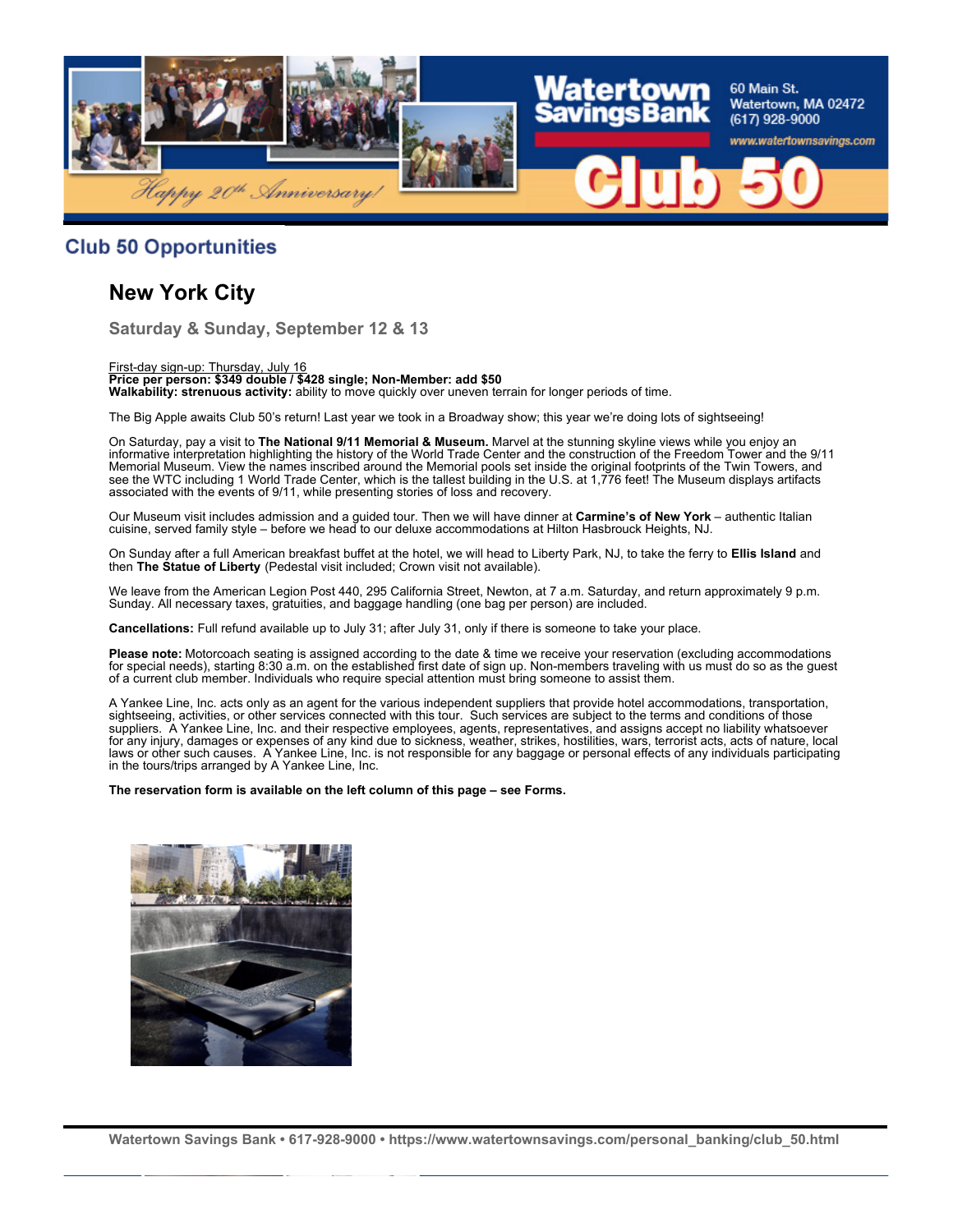

### **Club 50 Adventures**

**Schooner** *Thomas E. Lannon* **in Gloucester Lobsterbake at Gloucester House** Tuesday, August 4 **SOLD OUT! SECOND DATE ADDED! Tuesday, August 11**

*Kinky Boots* **at Boston Opera House Pre-Show Dinner at Legal Sea Foods – Park Square** Sunday, August 16 **SOLD OUT! A waiting list is available.**

**New York City: The National September 11 Memorial & Museum and Statue of Liberty & Ellis Island** Saturday & Sunday, September 12 & 13

**Ireland** September 18-28

*A Wonderful Life* **at Goodspeed Opera House, Haddam, CT Luncheon at the Gelston House** Wednesday, October 28

**Mystery Trip!** Friday, November 20

**Holiday Pops, Symphony Hall in Boston Lunch at Venezia on Boston's Waterfront** December (Day TBA)

**Southern California New Year's Celebration** December 29-January 3

**Hawaiian Adventure NEW DATES:** March 30-April 9, 2016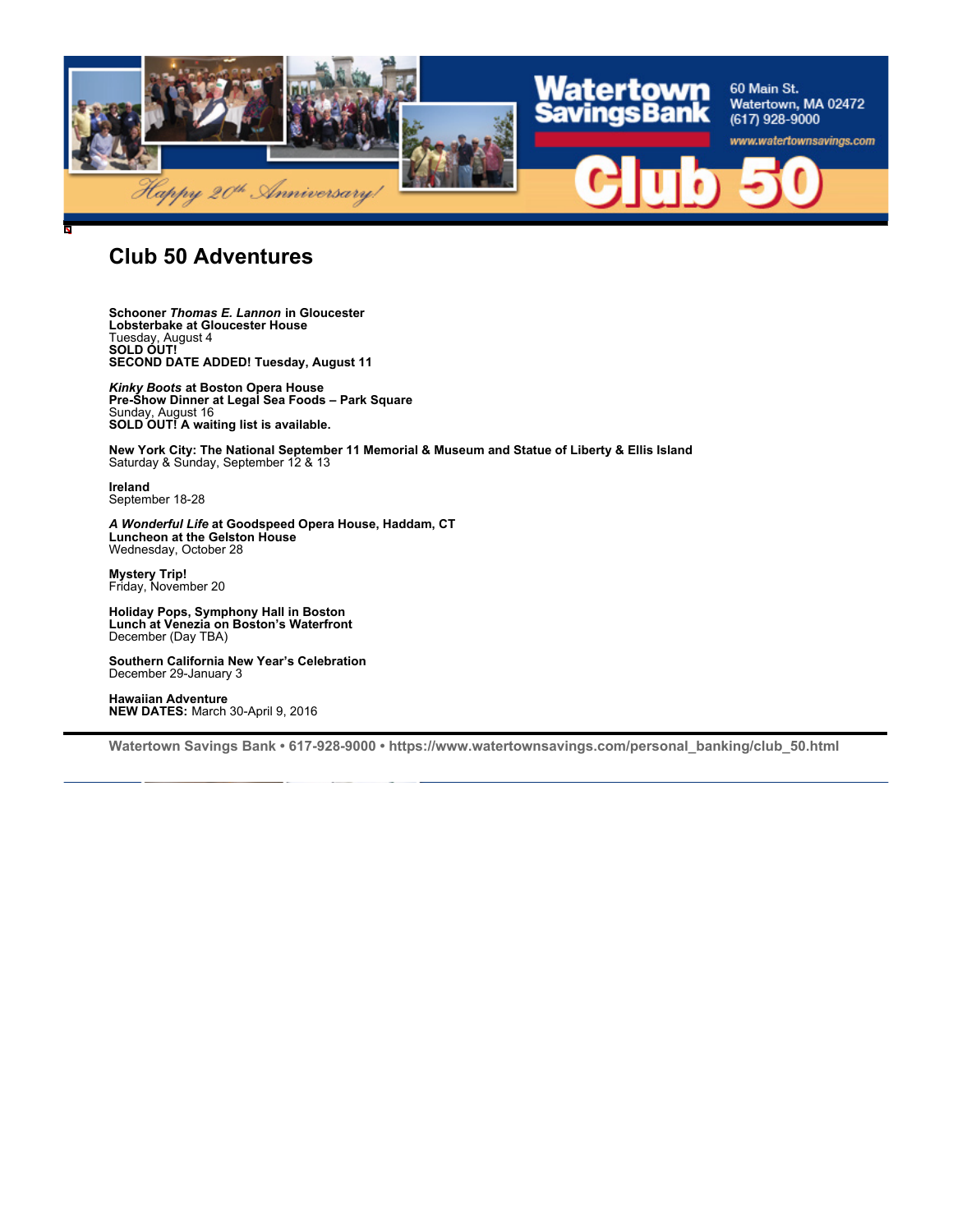

## **Featured Photo**

## **Pretty in Pink!**

Cyndi Walter (left) and her sister Gayle Pearce are all smiles aboard the Hornblower Niagara Cruise, anticipating the Horseshoe Basin and passing directly in front of the falls for an unforgettable experience! Our cruisin' afternoon was part of a day touring **Niagara Falls Niagara Falls** during our four-day June trip on the Canadian side, in which we also spent a day in Lucille Ball's hometown, Jamestown, New York.

Want to see more Club 50 photos? Just click on WSB Photo Album in red on the left or find us on Facebook at Watertown Savings Bank-Massachusetts!